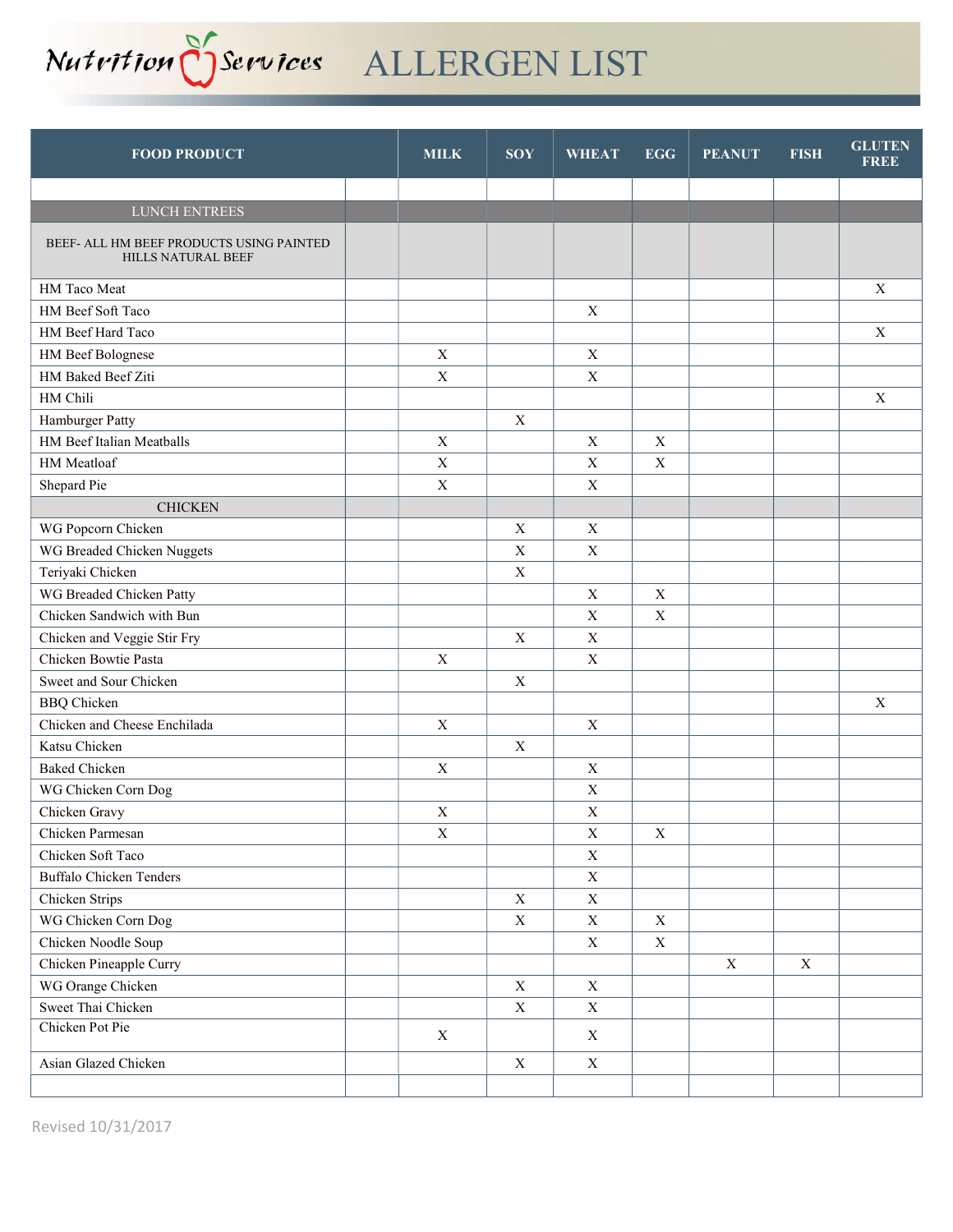

| <b>CHEESE</b>                                                                             |             |
|-------------------------------------------------------------------------------------------|-------------|
| Nacho Cheese<br>$\mathbf X$                                                               | $\mathbf X$ |
| $\mathbf X$<br>Shredded Cheddar Cheese                                                    | $\mathbf X$ |
| American Cheese Slices<br>$\mathbf X$                                                     | $\mathbf X$ |
| Mozzarella String Cheese<br>$\mathbf X$                                                   | $\mathbf X$ |
| $\mathbf X$<br>Mac and Cheese<br>$\mathbf X$                                              |             |
| <b>FISH</b>                                                                               |             |
| $\mathbf X$<br>$\mathbf X$<br>$\mathbf X$<br>Catfish Strips                               |             |
| $\mathbf X$<br>Jambalaya                                                                  |             |
| Shrimp Sliders<br>$\mathbf X$<br>$\mathbf X$<br>$\mathbf X$                               |             |
| Ginger Soy Albacore Tuna<br>$\mathbf X$<br>$\mathbf X$<br>$\mathbf X$                     |             |
| $\mathbf X$<br>$\mathbf X$<br>Fish Tacos w/honey slaw and pink chili sauce<br>$\mathbf X$ |             |
| Shrimp Sushi with Soy Sauce<br>$\mathbf X$<br>$\mathbf X$<br>$\mathbf X$                  |             |
| Clam Chowder<br>$\mathbf X$<br>$\mathbf X$<br>$\mathbf X$                                 |             |
| PEANUT BUTTER                                                                             |             |
| Peanut Butter/Jelly Sandwich<br>$\mathbf X$<br>X<br>$\mathbf X$                           |             |
| Peanut Butter and Cream Cheese Spread<br>$\mathbf X$<br>$\mathbf X$                       |             |
|                                                                                           |             |
| <b>PIZZA</b>                                                                              |             |
| ELEMENTARY SCHOOLS                                                                        |             |
| $\mathbf X$<br>$\mathbf X$<br>Pepperoni                                                   |             |
| $\mathbf X$<br>$\mathbf X$<br>Sausage                                                     |             |
| Cheese<br>$\mathbf X$<br>$\mathbf X$                                                      |             |
| Ham and Pineapple<br>$\mathbf X$<br>$\mathbf X$                                           |             |
|                                                                                           |             |
| <b>TURKEY</b>                                                                             |             |
| Turkey Hot Dog<br>Does not contain allergens listed                                       |             |
| Deli Turkey                                                                               | $\mathbf X$ |
| Hush Puppy<br>$\mathbf X$<br>$\mathbf X$                                                  |             |
| Sausage Link                                                                              | $\mathbf X$ |
| Chili Cheese Turkey Hot Dog with Bun<br>$\mathbf X$<br>$\mathbf X$                        |             |
| Turkey Gravy<br>$\mathbf X$<br>$\mathbf X$<br>$\mathbf X$                                 |             |
| SALAD                                                                                     |             |
| Turkey and Cheese<br>$\mathbf X$                                                          | $\mathbf X$ |
| Ham and Cheese<br>$\mathbf X$                                                             | $\mathbf X$ |
| Chicken Caesar<br>$\mathbf X$                                                             |             |
| Cobb Salad<br>$\mathbf X$<br>$\mathbf X$                                                  | X           |
| Honey Slaw<br>$\mathbf X$                                                                 | $\mathbf X$ |
| Italian Pasta Salad Shaker                                                                |             |
| Asian Salad Shaker<br>$\mathbf X$<br>$\mathbf X$                                          |             |
|                                                                                           |             |
|                                                                                           |             |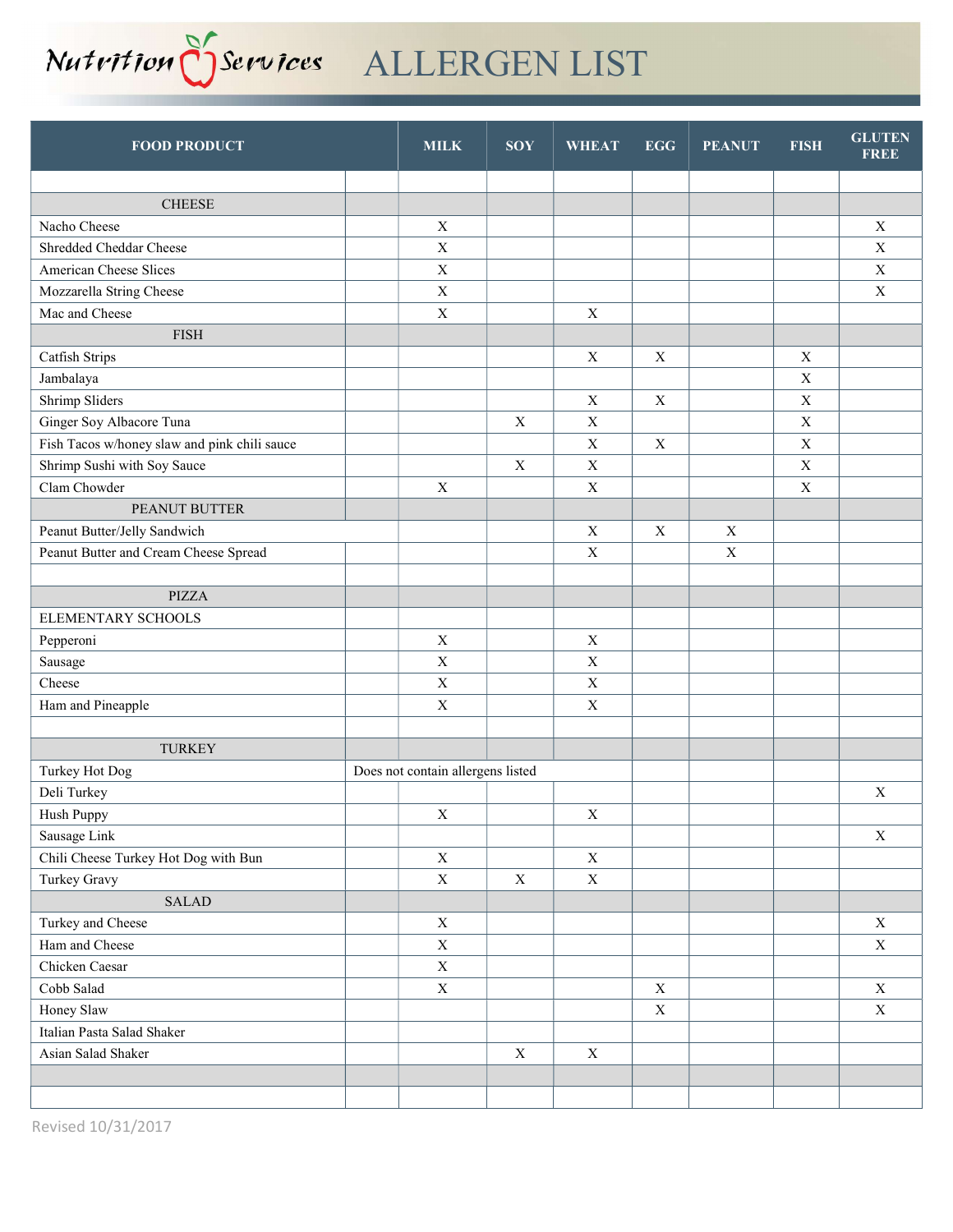

| <b>YOGURT</b><br>$\mathbf X$<br>Strawberry<br>$\mathbf X$<br>$\mathbf X$<br>$\mathbf X$<br>Raspberry<br>$\mathbf X$<br>$\mathbf X$<br>Parfait<br><b>SOUP</b><br>HM Creamy Tomato Basil<br>$\mathbf X$<br>$\mathbf X$<br>HM Chicken Noodle<br>X<br>$\mathbf X$<br>HM White Bean Chicken Chili<br>$\mathbf X$<br>HM Chicken Tortilla<br>$\mathbf X$<br>HM Clam Chowder<br>$\boldsymbol{\mathrm{X}}$<br>$\mathbf X$<br>$\mathbf X$<br>HM Cheesy Broccoli<br>$\mathbf X$<br><b>BEANS</b><br>Refried Beans<br>Does not contain allergens listed<br>X<br>Bean and Cheese Burrito<br>$\mathbf X$<br>$\mathbf X$<br><b>BREADS</b><br>$\mathbf X$<br>WW Hotdog Buns<br>WW Hamburger Buns<br>$\mathbf X$<br>WW English Muffins<br>$\mathbf X$<br>WW Tortilla<br>$\mathbf X$<br>$\mathbf X$<br>Cilantro Rice<br>Spanish Rice<br>$\mathbf X$<br><b>Brown Rice</b><br>$\mathbf X$<br>$\mathbf X$<br>WG Tortilla Chips<br>HM Dinner Roll<br>$\mathbf X$<br>$\mathbf X$<br>HM Sandwich Bread<br>$\mathbf X$<br>$\mathbf X$<br>$\mathbf X$<br>HM Muffin<br>$\mathbf X$<br>$\mathbf X$<br>HM Cheese Breadsticks<br>$\mathbf X$<br>$\mathbf X$<br>HM Italian Breadstick<br>$\mathbf X$<br>$\mathbf X$<br>HM Cornbread<br>$\mathbf X$<br>$\mathbf X$<br>$\mathbf X$<br>$\mathbf X$<br>HM Scones<br>$\mathbf X$<br>$\mathbf X$<br>$\mathbf X$<br>HM WG Banana Bars<br>$\mathbf X$<br>$\mathbf X$<br>$\mathbf X$<br>HM Breadstick<br>$\mathbf X$<br>HM WG Cinnamon Roll<br>$\mathbf X$<br>$\mathbf X$<br>HM Pizza Crust<br>$\mathbf X$<br>$\mathbf X$<br>San Juan 9 Grain Bun<br>DELI SANDWICH<br>$\mathbf X$<br>Turkey and Cheese<br>$\mathbf X$<br>$\mathbf X$<br>Ham and Cheese<br>$\mathbf X$<br>Egg Salad<br>$\mathbf X$<br>$\mathbf X$<br>$\mathbf X$<br>PBJ<br>$\mathbf X$<br>$\mathbf X$<br>$\mathbf X$<br>Tuna Salad<br>$\mathbf X$<br>$\mathbf X$<br>$\mathbf X$ | <b>FOOD PRODUCT</b> | <b>MILK</b> | <b>SOY</b> | <b>WHEAT</b> | <b>EGG</b> | <b>PEANUT</b> | <b>FISH</b> | <b>GLUTEN</b><br><b>FREE</b> |
|-------------------------------------------------------------------------------------------------------------------------------------------------------------------------------------------------------------------------------------------------------------------------------------------------------------------------------------------------------------------------------------------------------------------------------------------------------------------------------------------------------------------------------------------------------------------------------------------------------------------------------------------------------------------------------------------------------------------------------------------------------------------------------------------------------------------------------------------------------------------------------------------------------------------------------------------------------------------------------------------------------------------------------------------------------------------------------------------------------------------------------------------------------------------------------------------------------------------------------------------------------------------------------------------------------------------------------------------------------------------------------------------------------------------------------------------------------------------------------------------------------------------------------------------------------------------------------------------------------------------------------------------------------------------------------------------------------------------------------------------------------------------------------------------------------------------------------------------------------|---------------------|-------------|------------|--------------|------------|---------------|-------------|------------------------------|
|                                                                                                                                                                                                                                                                                                                                                                                                                                                                                                                                                                                                                                                                                                                                                                                                                                                                                                                                                                                                                                                                                                                                                                                                                                                                                                                                                                                                                                                                                                                                                                                                                                                                                                                                                                                                                                                       |                     |             |            |              |            |               |             |                              |
|                                                                                                                                                                                                                                                                                                                                                                                                                                                                                                                                                                                                                                                                                                                                                                                                                                                                                                                                                                                                                                                                                                                                                                                                                                                                                                                                                                                                                                                                                                                                                                                                                                                                                                                                                                                                                                                       |                     |             |            |              |            |               |             |                              |
|                                                                                                                                                                                                                                                                                                                                                                                                                                                                                                                                                                                                                                                                                                                                                                                                                                                                                                                                                                                                                                                                                                                                                                                                                                                                                                                                                                                                                                                                                                                                                                                                                                                                                                                                                                                                                                                       |                     |             |            |              |            |               |             |                              |
|                                                                                                                                                                                                                                                                                                                                                                                                                                                                                                                                                                                                                                                                                                                                                                                                                                                                                                                                                                                                                                                                                                                                                                                                                                                                                                                                                                                                                                                                                                                                                                                                                                                                                                                                                                                                                                                       |                     |             |            |              |            |               |             |                              |
|                                                                                                                                                                                                                                                                                                                                                                                                                                                                                                                                                                                                                                                                                                                                                                                                                                                                                                                                                                                                                                                                                                                                                                                                                                                                                                                                                                                                                                                                                                                                                                                                                                                                                                                                                                                                                                                       |                     |             |            |              |            |               |             |                              |
|                                                                                                                                                                                                                                                                                                                                                                                                                                                                                                                                                                                                                                                                                                                                                                                                                                                                                                                                                                                                                                                                                                                                                                                                                                                                                                                                                                                                                                                                                                                                                                                                                                                                                                                                                                                                                                                       |                     |             |            |              |            |               |             |                              |
|                                                                                                                                                                                                                                                                                                                                                                                                                                                                                                                                                                                                                                                                                                                                                                                                                                                                                                                                                                                                                                                                                                                                                                                                                                                                                                                                                                                                                                                                                                                                                                                                                                                                                                                                                                                                                                                       |                     |             |            |              |            |               |             |                              |
|                                                                                                                                                                                                                                                                                                                                                                                                                                                                                                                                                                                                                                                                                                                                                                                                                                                                                                                                                                                                                                                                                                                                                                                                                                                                                                                                                                                                                                                                                                                                                                                                                                                                                                                                                                                                                                                       |                     |             |            |              |            |               |             |                              |
|                                                                                                                                                                                                                                                                                                                                                                                                                                                                                                                                                                                                                                                                                                                                                                                                                                                                                                                                                                                                                                                                                                                                                                                                                                                                                                                                                                                                                                                                                                                                                                                                                                                                                                                                                                                                                                                       |                     |             |            |              |            |               |             |                              |
|                                                                                                                                                                                                                                                                                                                                                                                                                                                                                                                                                                                                                                                                                                                                                                                                                                                                                                                                                                                                                                                                                                                                                                                                                                                                                                                                                                                                                                                                                                                                                                                                                                                                                                                                                                                                                                                       |                     |             |            |              |            |               |             |                              |
|                                                                                                                                                                                                                                                                                                                                                                                                                                                                                                                                                                                                                                                                                                                                                                                                                                                                                                                                                                                                                                                                                                                                                                                                                                                                                                                                                                                                                                                                                                                                                                                                                                                                                                                                                                                                                                                       |                     |             |            |              |            |               |             |                              |
|                                                                                                                                                                                                                                                                                                                                                                                                                                                                                                                                                                                                                                                                                                                                                                                                                                                                                                                                                                                                                                                                                                                                                                                                                                                                                                                                                                                                                                                                                                                                                                                                                                                                                                                                                                                                                                                       |                     |             |            |              |            |               |             |                              |
|                                                                                                                                                                                                                                                                                                                                                                                                                                                                                                                                                                                                                                                                                                                                                                                                                                                                                                                                                                                                                                                                                                                                                                                                                                                                                                                                                                                                                                                                                                                                                                                                                                                                                                                                                                                                                                                       |                     |             |            |              |            |               |             |                              |
|                                                                                                                                                                                                                                                                                                                                                                                                                                                                                                                                                                                                                                                                                                                                                                                                                                                                                                                                                                                                                                                                                                                                                                                                                                                                                                                                                                                                                                                                                                                                                                                                                                                                                                                                                                                                                                                       |                     |             |            |              |            |               |             |                              |
|                                                                                                                                                                                                                                                                                                                                                                                                                                                                                                                                                                                                                                                                                                                                                                                                                                                                                                                                                                                                                                                                                                                                                                                                                                                                                                                                                                                                                                                                                                                                                                                                                                                                                                                                                                                                                                                       |                     |             |            |              |            |               |             |                              |
|                                                                                                                                                                                                                                                                                                                                                                                                                                                                                                                                                                                                                                                                                                                                                                                                                                                                                                                                                                                                                                                                                                                                                                                                                                                                                                                                                                                                                                                                                                                                                                                                                                                                                                                                                                                                                                                       |                     |             |            |              |            |               |             |                              |
|                                                                                                                                                                                                                                                                                                                                                                                                                                                                                                                                                                                                                                                                                                                                                                                                                                                                                                                                                                                                                                                                                                                                                                                                                                                                                                                                                                                                                                                                                                                                                                                                                                                                                                                                                                                                                                                       |                     |             |            |              |            |               |             |                              |
|                                                                                                                                                                                                                                                                                                                                                                                                                                                                                                                                                                                                                                                                                                                                                                                                                                                                                                                                                                                                                                                                                                                                                                                                                                                                                                                                                                                                                                                                                                                                                                                                                                                                                                                                                                                                                                                       |                     |             |            |              |            |               |             |                              |
|                                                                                                                                                                                                                                                                                                                                                                                                                                                                                                                                                                                                                                                                                                                                                                                                                                                                                                                                                                                                                                                                                                                                                                                                                                                                                                                                                                                                                                                                                                                                                                                                                                                                                                                                                                                                                                                       |                     |             |            |              |            |               |             |                              |
|                                                                                                                                                                                                                                                                                                                                                                                                                                                                                                                                                                                                                                                                                                                                                                                                                                                                                                                                                                                                                                                                                                                                                                                                                                                                                                                                                                                                                                                                                                                                                                                                                                                                                                                                                                                                                                                       |                     |             |            |              |            |               |             |                              |
|                                                                                                                                                                                                                                                                                                                                                                                                                                                                                                                                                                                                                                                                                                                                                                                                                                                                                                                                                                                                                                                                                                                                                                                                                                                                                                                                                                                                                                                                                                                                                                                                                                                                                                                                                                                                                                                       |                     |             |            |              |            |               |             |                              |
|                                                                                                                                                                                                                                                                                                                                                                                                                                                                                                                                                                                                                                                                                                                                                                                                                                                                                                                                                                                                                                                                                                                                                                                                                                                                                                                                                                                                                                                                                                                                                                                                                                                                                                                                                                                                                                                       |                     |             |            |              |            |               |             |                              |
|                                                                                                                                                                                                                                                                                                                                                                                                                                                                                                                                                                                                                                                                                                                                                                                                                                                                                                                                                                                                                                                                                                                                                                                                                                                                                                                                                                                                                                                                                                                                                                                                                                                                                                                                                                                                                                                       |                     |             |            |              |            |               |             |                              |
|                                                                                                                                                                                                                                                                                                                                                                                                                                                                                                                                                                                                                                                                                                                                                                                                                                                                                                                                                                                                                                                                                                                                                                                                                                                                                                                                                                                                                                                                                                                                                                                                                                                                                                                                                                                                                                                       |                     |             |            |              |            |               |             |                              |
|                                                                                                                                                                                                                                                                                                                                                                                                                                                                                                                                                                                                                                                                                                                                                                                                                                                                                                                                                                                                                                                                                                                                                                                                                                                                                                                                                                                                                                                                                                                                                                                                                                                                                                                                                                                                                                                       |                     |             |            |              |            |               |             |                              |
|                                                                                                                                                                                                                                                                                                                                                                                                                                                                                                                                                                                                                                                                                                                                                                                                                                                                                                                                                                                                                                                                                                                                                                                                                                                                                                                                                                                                                                                                                                                                                                                                                                                                                                                                                                                                                                                       |                     |             |            |              |            |               |             |                              |
|                                                                                                                                                                                                                                                                                                                                                                                                                                                                                                                                                                                                                                                                                                                                                                                                                                                                                                                                                                                                                                                                                                                                                                                                                                                                                                                                                                                                                                                                                                                                                                                                                                                                                                                                                                                                                                                       |                     |             |            |              |            |               |             |                              |
|                                                                                                                                                                                                                                                                                                                                                                                                                                                                                                                                                                                                                                                                                                                                                                                                                                                                                                                                                                                                                                                                                                                                                                                                                                                                                                                                                                                                                                                                                                                                                                                                                                                                                                                                                                                                                                                       |                     |             |            |              |            |               |             |                              |
|                                                                                                                                                                                                                                                                                                                                                                                                                                                                                                                                                                                                                                                                                                                                                                                                                                                                                                                                                                                                                                                                                                                                                                                                                                                                                                                                                                                                                                                                                                                                                                                                                                                                                                                                                                                                                                                       |                     |             |            |              |            |               |             |                              |
|                                                                                                                                                                                                                                                                                                                                                                                                                                                                                                                                                                                                                                                                                                                                                                                                                                                                                                                                                                                                                                                                                                                                                                                                                                                                                                                                                                                                                                                                                                                                                                                                                                                                                                                                                                                                                                                       |                     |             |            |              |            |               |             |                              |
|                                                                                                                                                                                                                                                                                                                                                                                                                                                                                                                                                                                                                                                                                                                                                                                                                                                                                                                                                                                                                                                                                                                                                                                                                                                                                                                                                                                                                                                                                                                                                                                                                                                                                                                                                                                                                                                       |                     |             |            |              |            |               |             |                              |
|                                                                                                                                                                                                                                                                                                                                                                                                                                                                                                                                                                                                                                                                                                                                                                                                                                                                                                                                                                                                                                                                                                                                                                                                                                                                                                                                                                                                                                                                                                                                                                                                                                                                                                                                                                                                                                                       |                     |             |            |              |            |               |             |                              |
|                                                                                                                                                                                                                                                                                                                                                                                                                                                                                                                                                                                                                                                                                                                                                                                                                                                                                                                                                                                                                                                                                                                                                                                                                                                                                                                                                                                                                                                                                                                                                                                                                                                                                                                                                                                                                                                       |                     |             |            |              |            |               |             |                              |
|                                                                                                                                                                                                                                                                                                                                                                                                                                                                                                                                                                                                                                                                                                                                                                                                                                                                                                                                                                                                                                                                                                                                                                                                                                                                                                                                                                                                                                                                                                                                                                                                                                                                                                                                                                                                                                                       |                     |             |            |              |            |               |             |                              |
|                                                                                                                                                                                                                                                                                                                                                                                                                                                                                                                                                                                                                                                                                                                                                                                                                                                                                                                                                                                                                                                                                                                                                                                                                                                                                                                                                                                                                                                                                                                                                                                                                                                                                                                                                                                                                                                       |                     |             |            |              |            |               |             |                              |
|                                                                                                                                                                                                                                                                                                                                                                                                                                                                                                                                                                                                                                                                                                                                                                                                                                                                                                                                                                                                                                                                                                                                                                                                                                                                                                                                                                                                                                                                                                                                                                                                                                                                                                                                                                                                                                                       |                     |             |            |              |            |               |             |                              |
|                                                                                                                                                                                                                                                                                                                                                                                                                                                                                                                                                                                                                                                                                                                                                                                                                                                                                                                                                                                                                                                                                                                                                                                                                                                                                                                                                                                                                                                                                                                                                                                                                                                                                                                                                                                                                                                       |                     |             |            |              |            |               |             |                              |
|                                                                                                                                                                                                                                                                                                                                                                                                                                                                                                                                                                                                                                                                                                                                                                                                                                                                                                                                                                                                                                                                                                                                                                                                                                                                                                                                                                                                                                                                                                                                                                                                                                                                                                                                                                                                                                                       |                     |             |            |              |            |               |             |                              |
|                                                                                                                                                                                                                                                                                                                                                                                                                                                                                                                                                                                                                                                                                                                                                                                                                                                                                                                                                                                                                                                                                                                                                                                                                                                                                                                                                                                                                                                                                                                                                                                                                                                                                                                                                                                                                                                       |                     |             |            |              |            |               |             |                              |
|                                                                                                                                                                                                                                                                                                                                                                                                                                                                                                                                                                                                                                                                                                                                                                                                                                                                                                                                                                                                                                                                                                                                                                                                                                                                                                                                                                                                                                                                                                                                                                                                                                                                                                                                                                                                                                                       |                     |             |            |              |            |               |             |                              |
|                                                                                                                                                                                                                                                                                                                                                                                                                                                                                                                                                                                                                                                                                                                                                                                                                                                                                                                                                                                                                                                                                                                                                                                                                                                                                                                                                                                                                                                                                                                                                                                                                                                                                                                                                                                                                                                       |                     |             |            |              |            |               |             |                              |
|                                                                                                                                                                                                                                                                                                                                                                                                                                                                                                                                                                                                                                                                                                                                                                                                                                                                                                                                                                                                                                                                                                                                                                                                                                                                                                                                                                                                                                                                                                                                                                                                                                                                                                                                                                                                                                                       |                     |             |            |              |            |               |             |                              |
|                                                                                                                                                                                                                                                                                                                                                                                                                                                                                                                                                                                                                                                                                                                                                                                                                                                                                                                                                                                                                                                                                                                                                                                                                                                                                                                                                                                                                                                                                                                                                                                                                                                                                                                                                                                                                                                       |                     |             |            |              |            |               |             |                              |

Revised 10/31/2017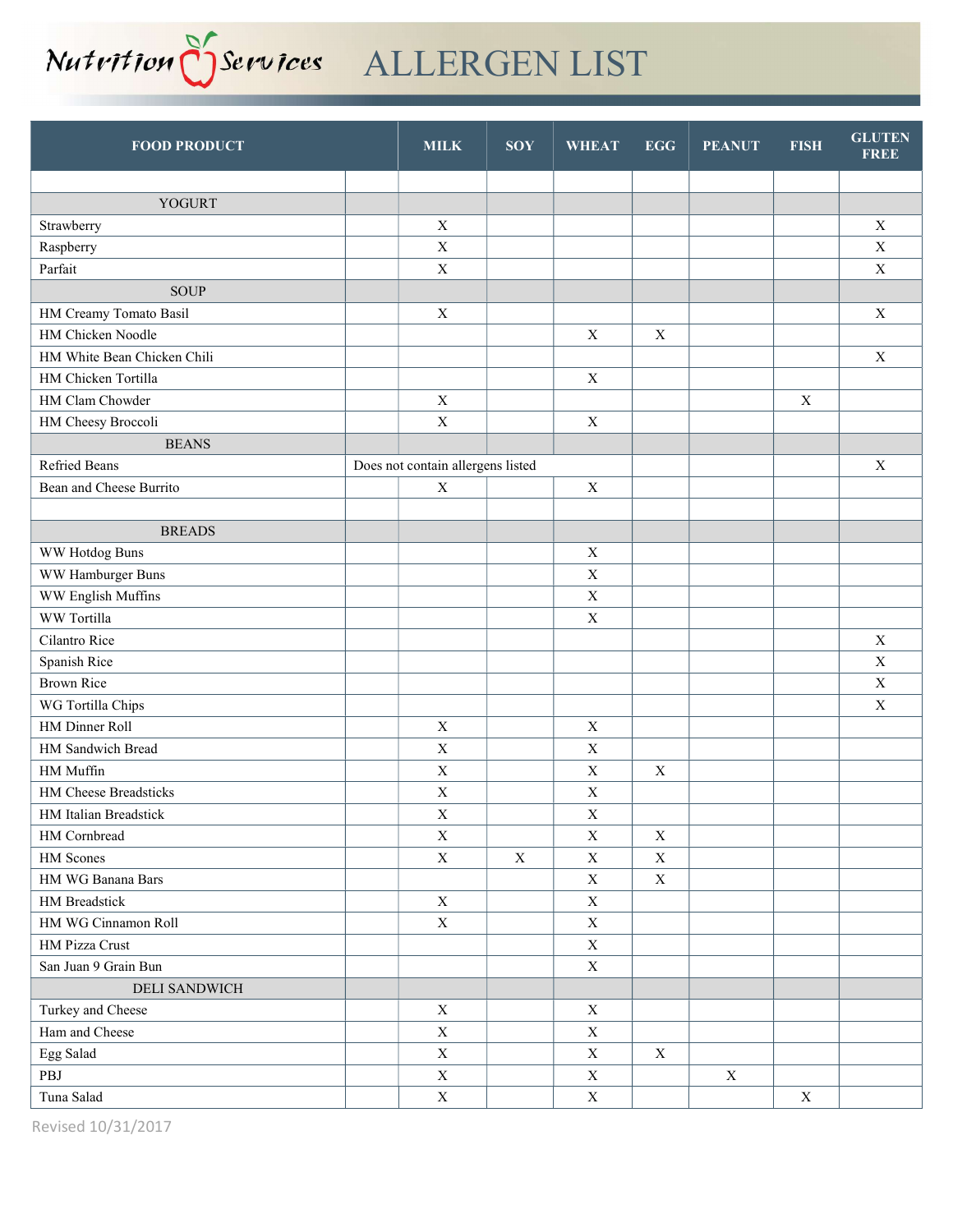# Nutrition Oservices ALLERGEN LIST

| <b>FOOD PRODUCT</b>                               | <b>MILK</b> | <b>SOY</b>  | <b>WHEAT</b> | <b>EGG</b>       | <b>PEANUT</b> | <b>FISH</b> | <b>GLUTEN</b><br><b>FREE</b> |
|---------------------------------------------------|-------------|-------------|--------------|------------------|---------------|-------------|------------------------------|
|                                                   |             |             |              |                  |               |             |                              |
| Grilled Ham and Cheese                            | $\mathbf X$ |             | $\mathbf X$  |                  |               |             |                              |
|                                                   |             |             |              |                  |               |             |                              |
| <b>VEGETARIAN OPTIONS</b>                         |             |             |              |                  |               |             |                              |
| HM Black Bean Burger                              | $\mathbf X$ |             | $\mathbf X$  | $\mathbf X$      |               |             |                              |
| Humus                                             |             |             |              |                  |               |             | $\mathbf X$                  |
|                                                   |             |             |              |                  |               |             |                              |
| <b>NACHOS</b>                                     |             |             |              |                  |               |             | $\mathbf X$                  |
| Beef                                              | $\mathbf X$ |             |              |                  |               |             | $\mathbf X$                  |
| Chicken                                           | $\mathbf X$ |             |              |                  |               |             | $\mathbf X$                  |
| Bean                                              | $\mathbf X$ |             |              |                  |               |             | $\mathbf X$                  |
| Cheese                                            | $\mathbf X$ |             |              |                  |               |             | $\mathbf X$                  |
| Pork                                              | $\mathbf X$ |             |              |                  |               |             | $\mathbf X$                  |
|                                                   |             |             |              |                  |               |             |                              |
| POTATO PRODUCTS                                   |             |             |              |                  |               |             |                              |
| <b>Mashed Potatoes</b>                            | $\mathbf X$ |             |              |                  |               |             | $\mathbf X$                  |
| <b>Tater Tots</b>                                 |             |             |              |                  |               |             | $\mathbf X$                  |
| Potato Triangle                                   |             |             |              |                  |               |             | $\mathbf X$                  |
| Fries                                             |             |             |              |                  |               |             | $\mathbf X$                  |
| <b>PORK</b>                                       |             |             |              |                  |               |             |                              |
| HM Carnitas                                       |             |             |              |                  |               |             | $\mathbf X$                  |
| Sausage Patty                                     |             |             |              |                  |               |             | $\mathbf X$                  |
| Ham                                               |             |             |              |                  |               |             | $\mathbf X$                  |
| Chili Verde                                       |             |             |              |                  |               |             | $\mathbf X$                  |
| HM Street Tacos w/honey slaw and pink chili sauce |             |             | $\mathbf X$  | $\mathbf X$      |               |             |                              |
| Jambalaya                                         |             |             |              |                  |               | $\mathbf X$ |                              |
| <b>BBQ</b> Pork                                   |             |             |              |                  |               |             | $\mathbf X$                  |
| Sausage Breakfast Gravy                           | $\mathbf X$ | $\mathbf X$ | $\mathbf X$  |                  |               |             |                              |
| <b>CONDIMENTS</b>                                 |             |             |              |                  |               |             |                              |
| Mayonnaise                                        |             |             |              | $\boldsymbol{X}$ |               |             | $\mathbf X$                  |
| HM Honey Mustard Salad Dressing                   |             |             |              | $\mathbf X$      |               |             | $\mathbf X$                  |
| HM Ranch Salad Dressing                           |             |             |              | $\mathbf X$      |               |             | $\mathbf X$                  |
| <b>Balsamic Vinaigrette</b>                       |             |             |              |                  |               |             | $\mathbf X$                  |
| Creamy Caesar Salad Dressing                      | $\mathbf X$ |             | $\mathbf X$  |                  |               | $\mathbf X$ | $\mathbf X$                  |
| Lo-Cal Italian Salad Dressing                     |             | $\mathbf X$ |              |                  |               |             | $\mathbf X$                  |
| Asian Salad Dressing                              |             | $\mathbf X$ | $\mathbf X$  |                  |               |             |                              |
| Mustard                                           |             |             |              |                  |               |             | $\mathbf X$                  |
| Ketchup                                           |             |             |              |                  |               |             | $\mathbf X$                  |
| <b>BBQ</b> sauce                                  |             |             |              |                  |               |             | $\mathbf X$                  |
| Tater Sauce                                       |             |             |              | $\mathbf X$      |               |             | $\mathbf X$                  |
| Pink Chili Sauce                                  |             |             |              | $\mathbf X$      |               |             |                              |
| Peanut Sauce                                      |             | $\mathbf X$ | $\mathbf X$  |                  | $\mathbf X$   |             |                              |
| <b>Chipotle Ranch Dressing</b>                    |             | $\mathbf X$ | $\mathbf X$  | $\mathbf X$      |               |             |                              |

Revised 10/31/2017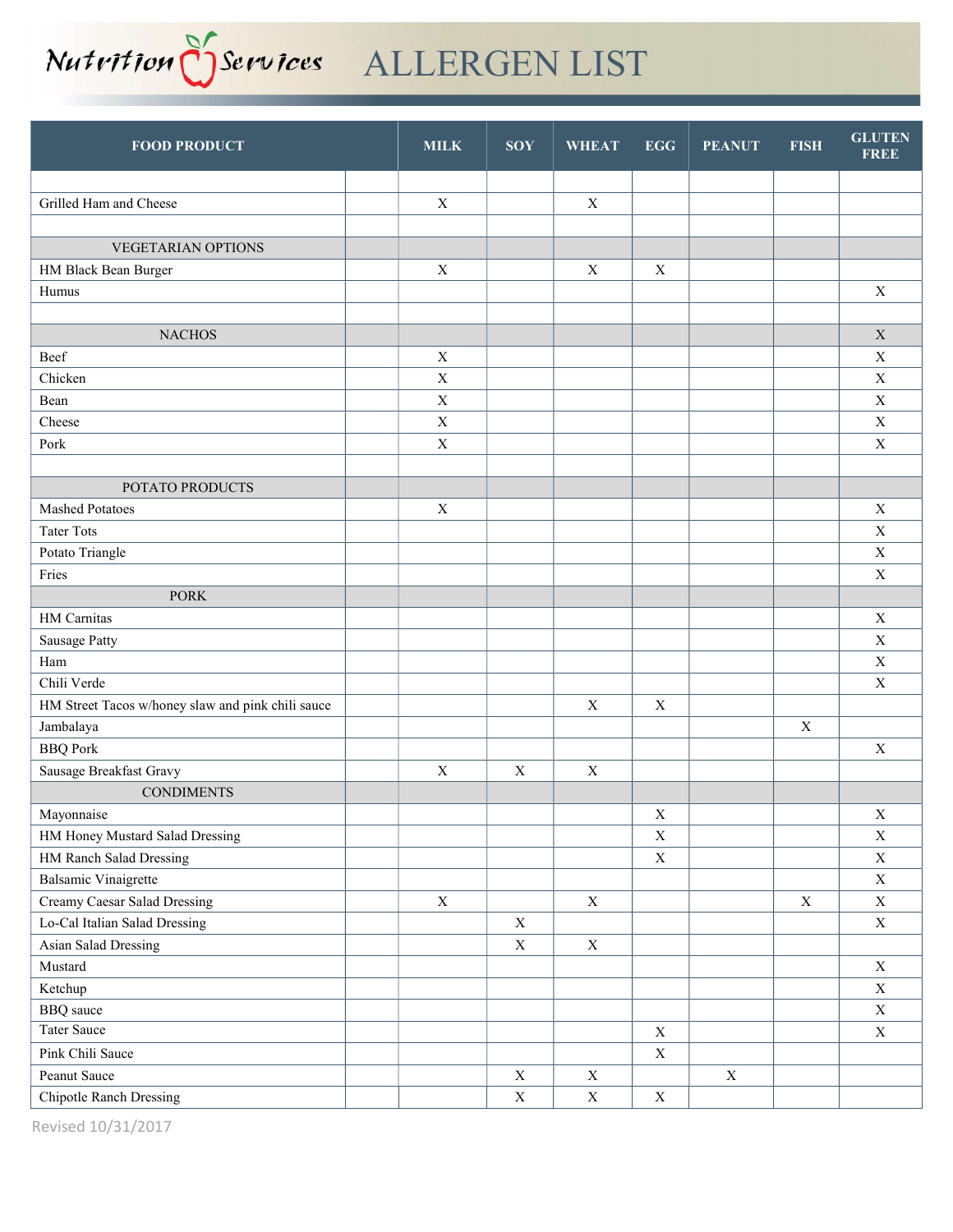

| <b>FOOD PRODUCT</b>              | <b>MILK</b>      | <b>SOY</b>  | <b>WHEAT</b> | <b>EGG</b>  | <b>PEANUT</b>     | <b>FISH</b> | <b>GLUTEN</b><br><b>FREE</b> |
|----------------------------------|------------------|-------------|--------------|-------------|-------------------|-------------|------------------------------|
|                                  |                  |             |              |             |                   |             |                              |
| <b>SALSA</b>                     |                  |             |              |             |                   |             |                              |
| Black Bean and Corn              |                  |             |              |             |                   |             | $\mathbf X$                  |
| Roasted Pineapple                |                  |             |              |             |                   |             | $\mathbf X$                  |
| Salsa Rojo                       |                  |             |              |             |                   |             | $\mathbf X$                  |
| Green Dragon                     |                  |             |              |             |                   |             | $\mathbf X$                  |
| Roasted Garlic                   |                  |             |              |             |                   |             | $\mathbf X$                  |
| EGG                              |                  |             |              |             |                   |             |                              |
| Deviled Eggs                     |                  |             |              | $\mathbf X$ |                   |             | $\mathbf X$                  |
| Egg Salad                        |                  |             |              | $\mathbf X$ |                   |             | $\mathbf X$                  |
| Egg Patty                        | $\mathbf X$      | $\mathbf X$ |              | $\mathbf X$ |                   |             | $\mathbf X$                  |
| <b>DESSERTS</b>                  |                  |             |              |             |                   |             |                              |
| Chocolate Cake Frosted           | $\mathbf X$      |             | $\mathbf X$  | X           |                   |             |                              |
| Cookie                           | $\mathbf X$      |             | $\mathbf X$  | $\mathbf X$ |                   |             |                              |
| Pumpkin Bar                      | $\boldsymbol{X}$ |             | X            | X           |                   |             |                              |
| <b>BREAKFAST</b>                 |                  |             |              |             |                   |             |                              |
| Whole Wheat Bar                  | $\mathbf X$      | $\mathbf X$ | $\mathbf X$  | $\mathbf X$ |                   |             |                              |
| Coffee Cake                      | $\mathbf X$      |             | $\mathbf X$  | $\mathbf X$ |                   |             |                              |
| Waffle Sticks                    | X                | X           | X            | X           |                   |             |                              |
| Strawberry Soft Oatmeal Bars     | $\mathbf X$      | $\mathbf X$ | $\mathbf X$  | $\mathbf X$ |                   |             |                              |
| Triple Berry Crunch Bar          |                  | $\mathbf X$ | $\mathbf X$  |             |                   |             |                              |
| Cinnamon Ultimate Breakfast Bar  | $\mathbf X$      | $\mathbf X$ | $\mathbf X$  | X           | X (Shared Equip.) |             |                              |
| Turkey Sausage Pancake Wrap      |                  | $\mathbf X$ | $\mathbf X$  | $\mathbf X$ |                   |             |                              |
| French Toast Sticks              | $\mathbf X$      | $\mathbf X$ | $\mathbf X$  |             |                   |             |                              |
| French Toast Bar                 | $\mathbf X$      |             | X            | X           |                   |             |                              |
| Mini Pancakes                    | $\mathbf X$      | $\mathbf X$ | $\mathbf X$  | $\mathbf X$ |                   |             |                              |
| Mini Pancakes-Strawberry         | $\mathbf X$      |             | $\mathbf X$  | $\mathbf X$ |                   |             |                              |
| Mini Pancakes - Maple            | $\mathbf X$      |             | $\mathbf X$  | X           |                   |             |                              |
| Homemade Granola Bar             | $\mathbf X$      |             | $\mathbf X$  |             |                   |             |                              |
| Homemade Granola                 |                  |             | $\mathbf X$  |             |                   |             |                              |
| Homemade Bagel                   |                  |             | $\mathbf X$  |             |                   |             |                              |
| Homemade Muffin                  | $\mathbf X$      |             | $\mathbf X$  | $\mathbf X$ |                   |             |                              |
| Yogurt                           | $\mathbf X$      |             |              |             |                   |             | $\mathbf X$                  |
| Cereal                           |                  |             | $\mathbf X$  |             |                   |             |                              |
| Sausage Pork and Rice link       |                  | $\mathbf X$ |              |             |                   |             | $\mathbf X$                  |
| Sausage Pork and Rice Patty      |                  |             |              |             |                   |             | $\mathbf X$                  |
| Burrito                          | $\mathbf X$      |             | $\mathbf X$  | X           |                   |             |                              |
| Fruity Cheerios Cereal Bar       |                  | $\mathbf X$ | $\mathbf X$  |             |                   |             |                              |
| Golden Grahams Cereal Bar        |                  | $\mathbf X$ | $\mathbf X$  |             |                   |             |                              |
| Belly Bear Honey Graham Crackers |                  |             | $\mathbf X$  |             |                   |             |                              |
| Homemade Fruit and Oat Bar       | $\mathbf X$      |             | $\mathbf X$  |             |                   |             |                              |
| Fruit Smoothie                   | $\mathbf X$      |             |              |             |                   |             |                              |

Revised 10/31/2017